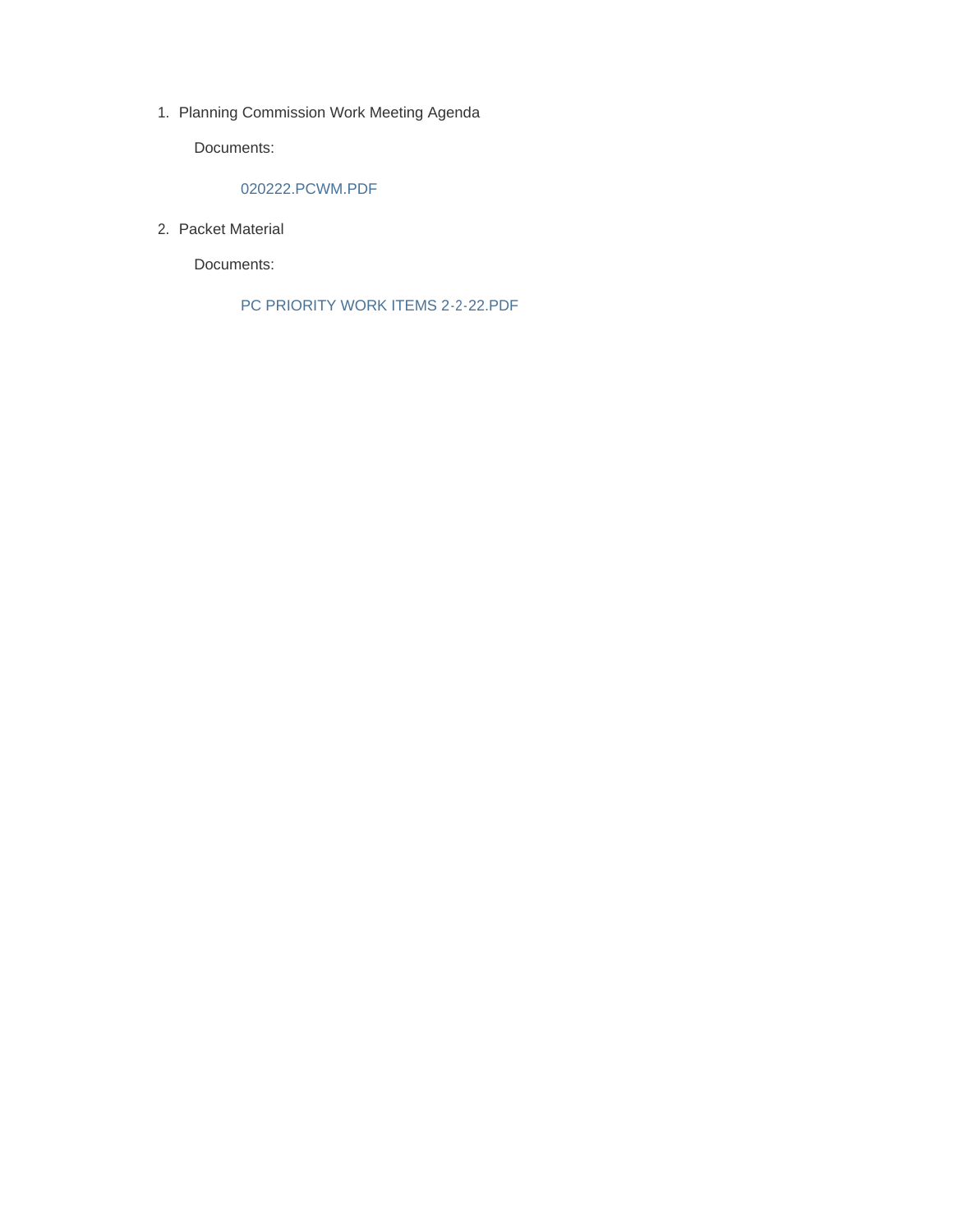

118 Lion Blvd ◦ PO Box 187 ◦ Springdale, UT 84767 ◦ (435) 772-3434

# **PLANNING COMMISSION NOTICE AND AGENDA THE SPRINGDALE PLANNING COMMISSION WILL HOLD A WORK MEETING ON WEDNESDAY, FEBRUARY 2, 2022 AT 5:00 PM AT THE CANYON COMMUNITY CENTER, 126 LION BLVD – SPRINGDALE, UT 84767**

*A live broadcast of this meeting will be available to the public for viewing/listening only.*  **\*\*Please see electronic login information below\*\***

# **Approval of the agenda General announcements**

## **A. Discussion/Information/Non-Action Items**

- 1. Revisions to the Village Commercial zone.
- 2. Setback modifications.
- 3. Housing strategies

### **B. Adjourn**

This notice is provided as a courtesy to the community and is not the official notice for this meeting/hearing. This notice is not required by town ordinance or policy. Failure of the Town to provide this notice or failure of a property owner, resident, or other interested party to receive this notice does not constitute a violation of the Town's noticing requirements or policies.

**\*\*To access the electronic webinar please click the Zoom link below:** 

[https://us02web.zoom.us/j/87963535424?pwd](https://us02web.zoom.us/j/87963535424?pwd=Q3pCcGRUem9vclRldWUwYUtyenVYdz09) [=Q3pCcGRUem9vclRldWUwYUtyenVYdz09](https://us02web.zoom.us/j/87963535424?pwd=Q3pCcGRUem9vclRldWUwYUtyenVYdz09)

Meeting ID: 879 6353 5424 Passcode: 245697

One tap mobile US: +13462487799,,87963535424#,,,,\*245697#

Dial by your location US: +1 346 248 7799

**NOTICE: In compliance with the Americans with Disabilities Act, individuals needing special accommodations or assistance during this meeting should contact Town Clerk Darci Carlson at 435.772.3434 at least 48 hours before the meeting.** 

*Packet materials for this meeting will be available at[: https://www.springdaletown.com/agendacenter](https://www.springdaletown.com/agendacenter)*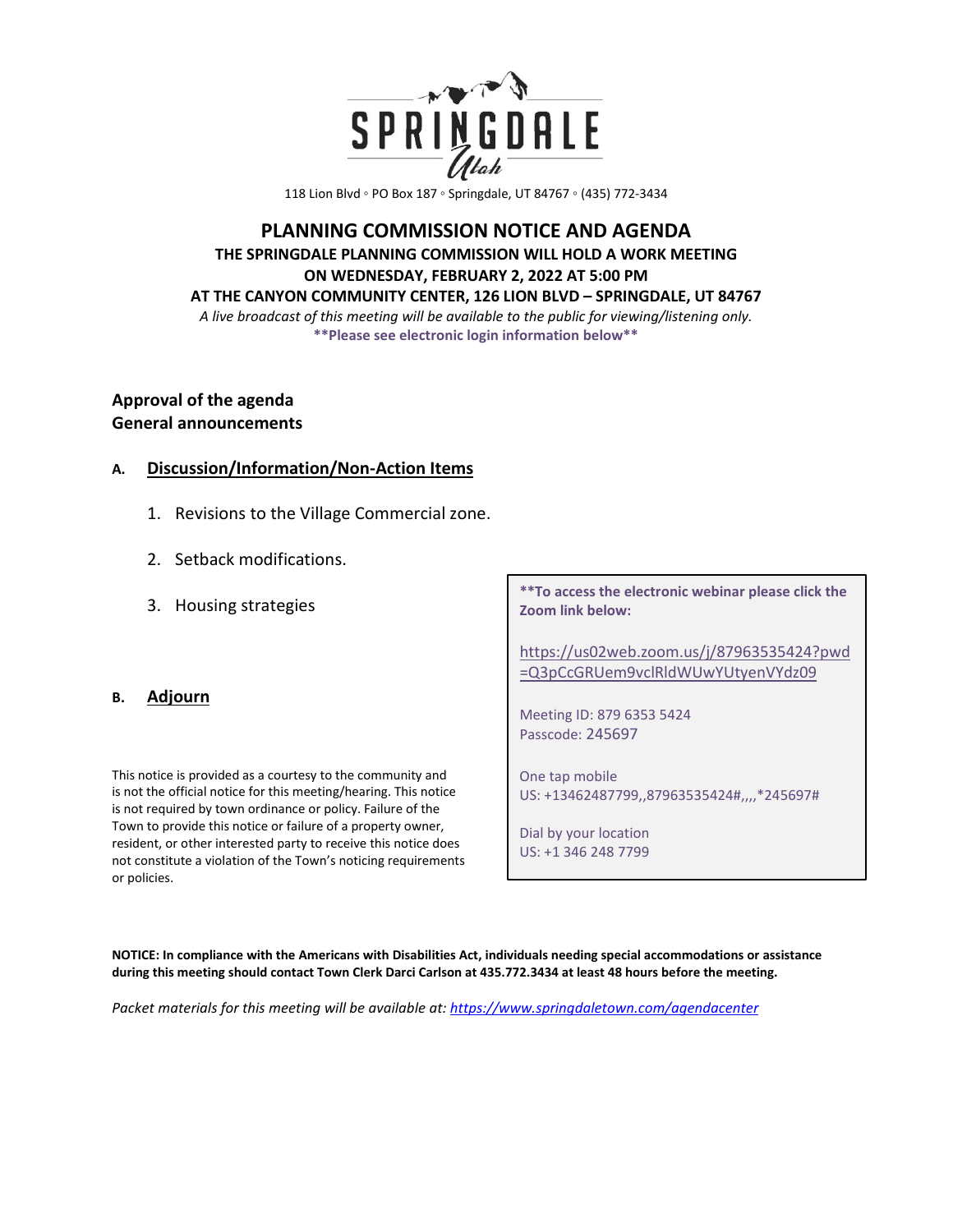

#### *Memorandum*

| To:   | <b>Planning Commission</b>                              |
|-------|---------------------------------------------------------|
| From: | <b>Thomas Dansie, Director of Community Development</b> |
| Date: | <b>January 28, 2022</b>                                 |
| Re:   | <b>Planning Commission Priority Work Items</b>          |

The Planning Commission has identified the following three issues as priorities for work meetings:

- 1. Revisions to the Village Commercial zone.
- 2. Setback modifications.
- 3. Housing strategies.

The Commission assigned one or two Commissioners to research each of these issues and bring suggestions to the Commission. The Commission should use the upcoming work meeting to discuss the research findings the assigned Commissioners have made on each of these topics. The following background information on each of these issues can help frame the discussion.

### **Village Commercial Zone**

### **Assigned Commissioners: Pam Inghram and Hyatt**

The Commission has expressed concern in recent meetings that the size and intensity of development allowed by the current development standards in the VC zone is not consistent with the purpose of that zone. The Commission may wish to examine these development standards and identify changes that could help more fully promote the stated intent of the VC zone (reproduced below).

*The village commercial (VC) zone is established to provide areas in the Town where low impact commercial and service uses may be harmoniously integrated with low and medium density residential uses and preserve a village scale in the development thereof. Serving as a buffer area* between the low density VR and FR zones and the higher density CC zone, this zone is intended to *allow for a lower density of buildings and structures and a lesser impact from noise, lighting and activity levels than those normally associated with commercial development. It is also intended to ensure buildings with a residential character and scale, a feeling of open space around buildings and preservation of public views of the area's natural and scenic beauty. (10-11B-1)*

A summary of the current development standards in both CC and VC is contained in the chart below. This will help the Commission visualize the current difference between CC and VC development.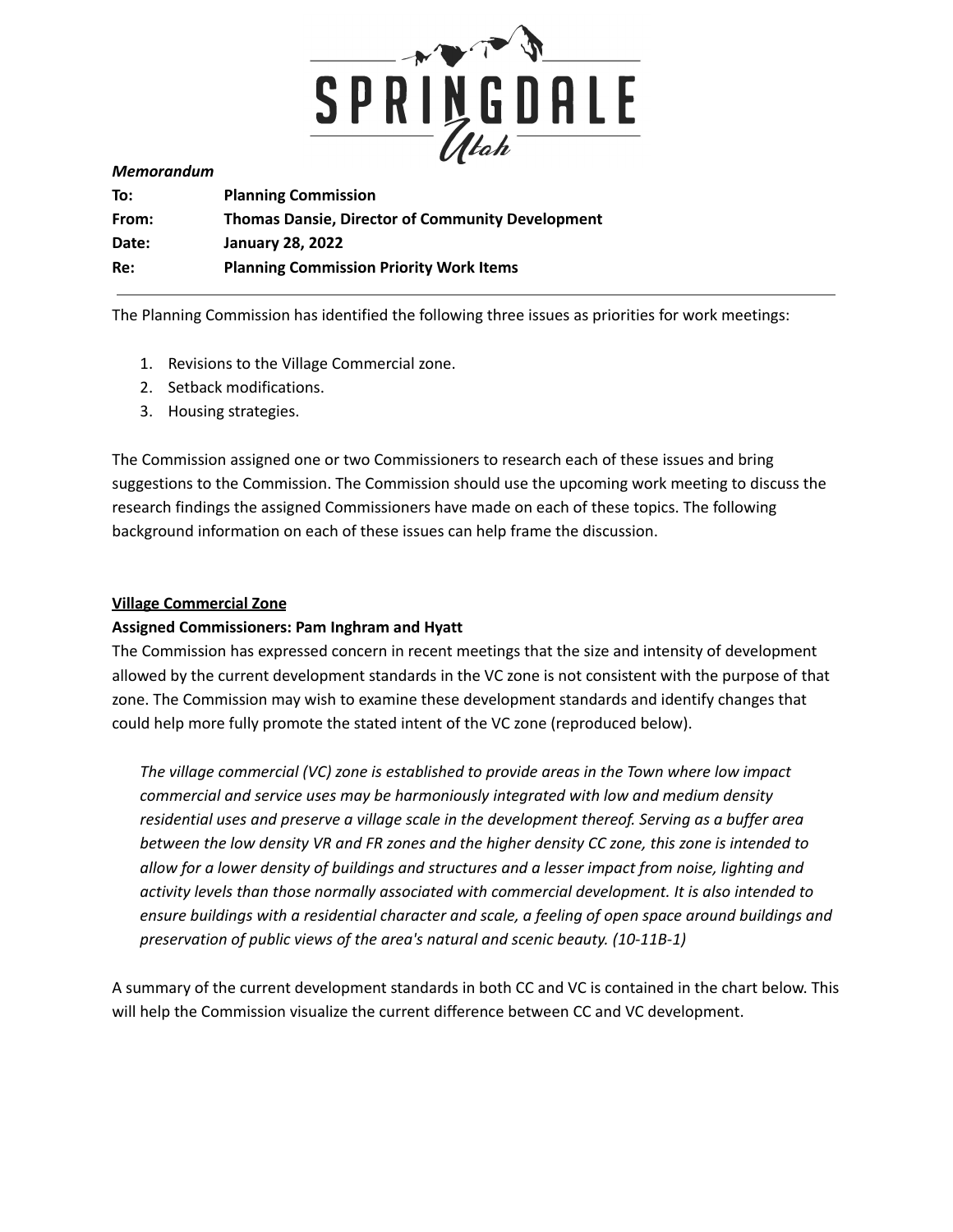| Standard               | <b>VC</b>                                                                            | <b>CC</b>                                                                |
|------------------------|--------------------------------------------------------------------------------------|--------------------------------------------------------------------------|
| <b>Building Size</b>   | 5,000 sf (can be increased to<br>$8,000$ sf)                                         | 8,500 sf (can be increased to<br>$12,500$ sf)                            |
| <b>Building Height</b> | 26 feet                                                                              | 26 feet (20 feet within 30' of<br>SR9)                                   |
| <b>Setbacks</b>        | 30' front, 10' sides, 20 rear (side<br>setback adjacent to residential<br>is $20'$ ) | 15' to 45' front (depending on<br>building width), 10' side, 10'<br>rear |
| Landscape required     | 60% of lot area                                                                      | 30 to 40% of lot area,<br>depending on lot size                          |
| Minimum lot size       | $0.5$ acre                                                                           | 0.25 acre                                                                |
| Density                | One unit per 4,000 sf of lot area                                                    | One unit per 2,500 sf of lot area                                        |

The information above is a brief summary of the VC zone development standards. Staff suggests the Commission become familiar with all of the VC zone requirements ([Chapter](https://library.municode.com/ut/springdale/codes/code_of_ordinances?nodeId=TIT10LAUSOR_CH11COZO_ARTBVICOVCZO) 10-11B of the Town Code) prior to the meeting to be prepared to discuss potential revisions.

Staff further suggests the Commission consider the following strategies to potential revisions to the VC zone:

- Consider height limit changes. Many of the concerns recently expressed about the VC zone have to do with tall buildings. Altering the building height standard could help reduce the visual mass of new buildings on VC properties. This could help preserve important public viewsheds and help the buildings have more of a residential character. One option for the Commission to consider is requiring taller portions of the building to be set back further from the road and adjacent properties. Another option could be to limit the building height based on the width of the building (e.g. height cannot exceed 40% of the width of the building). This will encourage buildings with a more horizontal emphasis rather than narrow tall buildings which have a vertical emphasis.
- Create visual impact / viewshed protection standards for the VC zone. The FR zone currently has development standards designed to limit visual impact of new buildings. A similar strategy (with different standards) could be adopted in the VC zone.
- Consider increased setback requirements from SR. A larger front setback on SR9 will create more open space between the road and buildings. This will provide more of a buffer between the public space and new buildings.
- Prohibit parking areas between the road and buildings (meaning parking would be located to the side or rear of buildings). This is already a requirement in the CC zone, and is encouraged in the VC zone.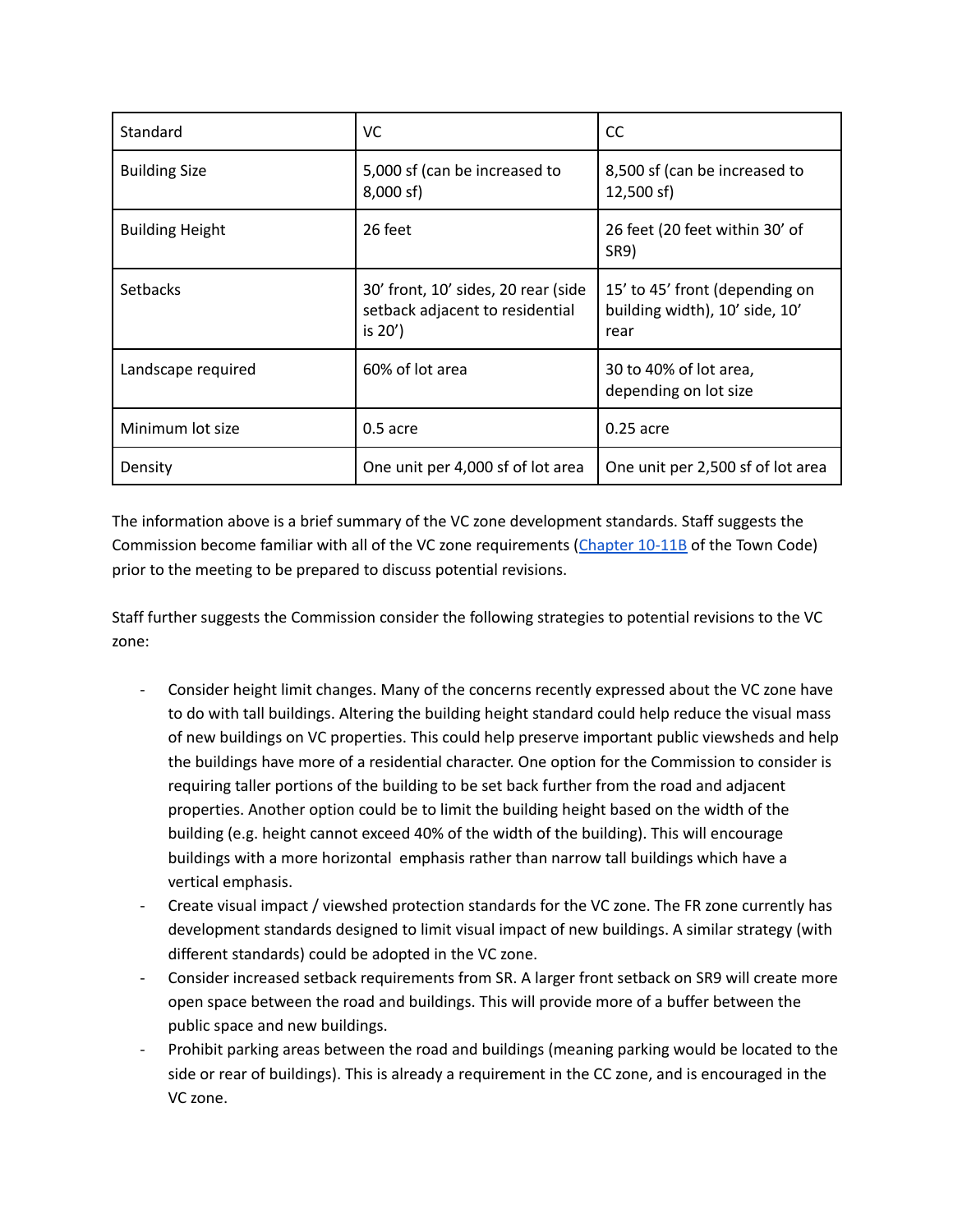The Commission should discuss these strategies, as well as research from the assigned Commissioners, and give staff direction.

## **Setbacks**

#### **Assigned Commissioners: Pam Inghram**

Setbacks are intended to accomplish several objectives. These include:

- a. Provide separation between structures on adjacent properties for fire safety.
- b. Ensure buildings and structures on adjacent properties are separated far enough to help mitigate impacts of noise, odors, lighting, etc.
- c. Promote more open space around and in front of buildings.
- d. Avoid overcrowding the streetscape as seen from the public right-of-way.
- e. Preserve important views.

There are several issues associated with setbacks the Commission wants to address. These include:

- 1. Clarify the measurement method for setback requirements.
- 2. Revise setback requirements in CC and VC.
- 3. Clarify the setback requirement for commercial recreational facilities in 10-7A-4(F).

### *Clarify Measurement Method*

The Town measures setback distances from the furthest projection of a building. Thus, roof overhangs and eaves must meet the required setback distances. This is different from the way most other communities measure setbacks, which is from the building wall (or edge of foundation in some cases). Because the Town's method is unique it catches many property owners, architects, and builders by surprise. There have been a number of instances where the Town's unique method of setback measurement has caused confusion during construction of a project. While staff believes the Town's unique method has benefits, the Commission may wish to consider ways to make this method more clear in the code to avoid surprises and misunderstandings.

### *Revise Setback Requirements in CC and VC*

As discussed in the VC revisions section above, the Commission can change setback requirements in the commercial zones to help achieve the style of development and community character the Town desires.

### *Setbacks for Outdoor Recreational Facilities*

Section 10-7A-4(F) requires commercial recreational facilities to be setback at least 100 feet from a residentially zoned property. In the review of previous development applications the Commission has questioned what qualifies as a commercial recreational facility. In particular the question of whether or not an outdoor pool at a lodging establishment should be considered a commercial recreational facility, and thus be required to be setback 100 feet from a residential zone. The Commission may wish to clarify the intent of this requirement and discuss whether or not it should apply to pools at lodging facilities (as well as other recreational uses accessory to a permitted use on a commercial property).